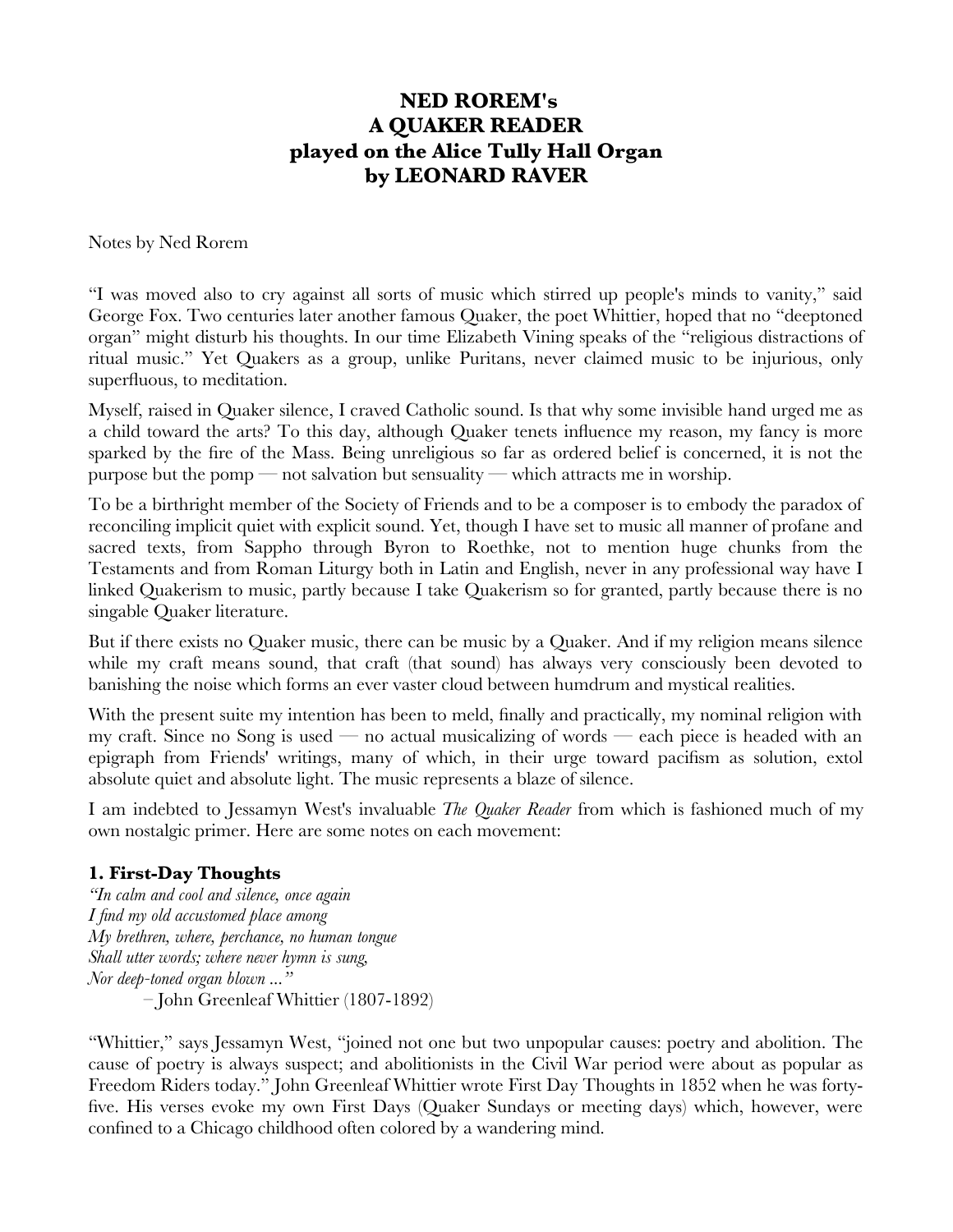## **2. Mary Dyer did hang as a fag . . .**

"Mary Dyer did hang as a flag for others to take example by", said General Atherton, one of her persecutors.

Only in America did Quakers ever receive outright death sentences, as opposed to prison terms. In *Mary Dyer of Rhode Island* Horatio Rogers describes that woman's career of fghting for liberty of worship. She never gave up, never offered the public repentance which might have saved her, and died on the gallows of Boston Common one June morning in 1660. Everywhere is a whir of wind, the everweakening C-sharp pedal trill depicting the *entrechat* spasm of the martyr's feet, and her silent scream.

## **3. Evidence of Things Not Seen**

*"... he that lives to live ever, never fears dying. Nor can the Means be terrible to him that heartily believes the End. For tho' Death be a Dark Passage, it leads to Immortality, and that's recompense enough for Suffering of it. And yet Faith Lights us, even through the Grave, being the Evidence of Things not seen. And this is the Comfort of the Good, that the Grave cannot hold them, and that they live as soon as they die. For Death is no more than a Turning of us over from Time to Eternity. Death then, being the Way and Condition of Life, we cannot love to live, if we cannot bear to die . . ."* – William Penn

In 1693 William Penn published a collection called *Some Fruits of Solitude*. His ferce yet comforting phrases on Death are quoted at some length under my third title, *Evidence of Things Not Seen*. Like George Fox's Ocean of Darkness is Penn's Dark Passage, and both of these thinkers — these doers — extolled the bright nutritive total tranquility at the core of all storms.

# **4. "There Is a Spirit That Delights to Do No Evil . . ."**

— from the dying words of James Naylor (1660)

This piece comes from a little tune, on a George Peel poem, composed in Paris twenty-two years ago. A fragment of the tune was later used in my *Prayers and Responses*. Today it is bestowed as a balm to James Naylor who perished so painfully in London the same year as Mary Dyer in Boston.

# **5. The World of Silence**

*"There must be a hush from the din of the world's noises before the soul can hear the inward Voice; . . . a closing of the eyes to the glare and dazzle of the world's sights before the inward eye can see that which is eternally Real . . ."* — Rufus Jones

"Man and mystery frst meet in silence," declares the Swiss philosopher, Max Picard. "The sphere of faith and the sphere of silence belong together . . . When there is only noise in and around man, it is diffcult to approach the mystery. When the layer of silence is missing, the extraordinary easily becomes connected with the ordinary." Yet from a strictly physical standpoint, is not the "silent world" beneath the sea in tact a din of fsh squawks and liquid cyclones, like the deafening Niagara of our own bloodstream? One of my defnitions of silence: Activity within the brain during the low-decibel hour of a Friends' meeting. The activity is not always serene (could it be today?) and sometimes calls forth noisy chords.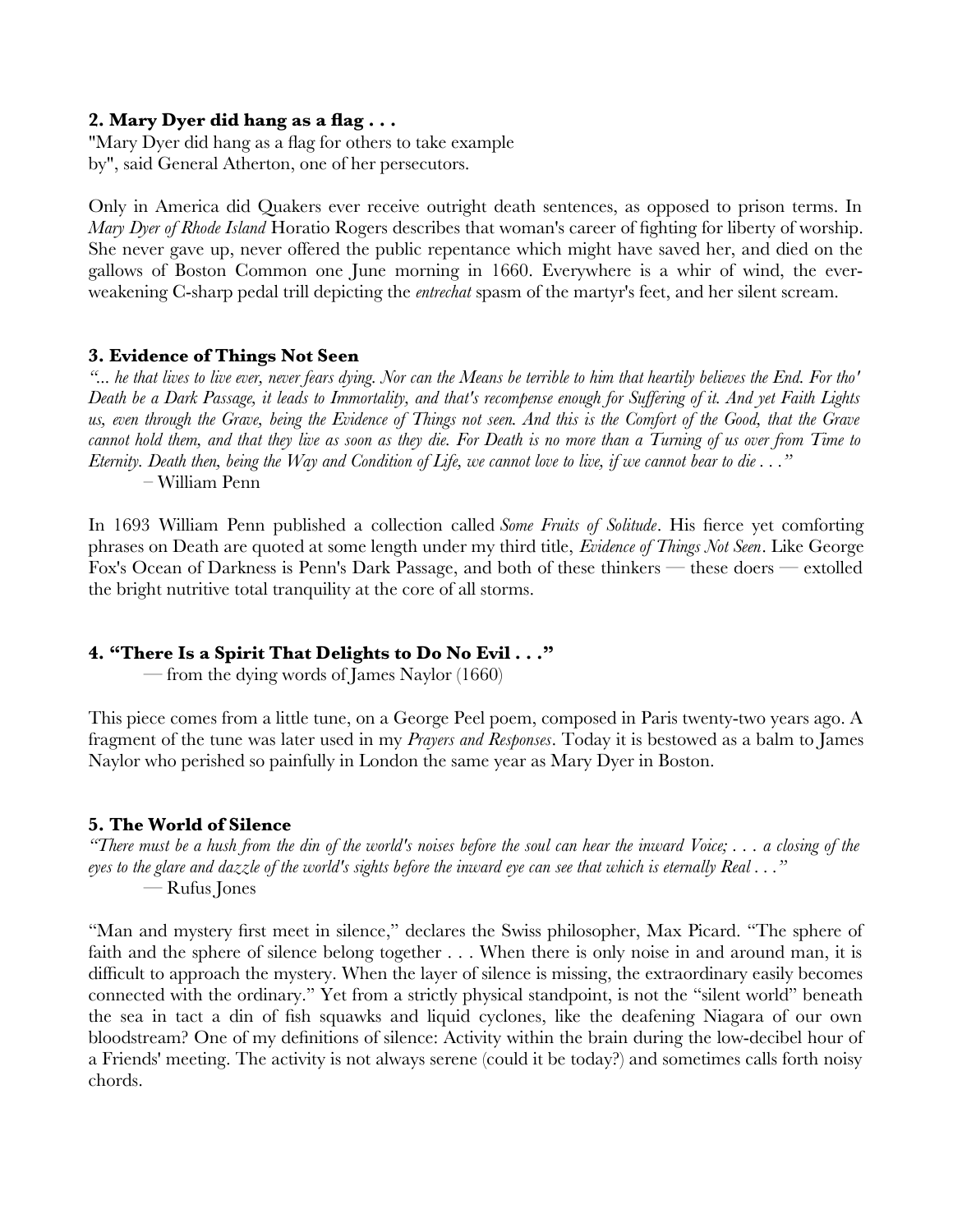#### **6. "Bewitching attire of the most charming simplicity ... "**

— Hector St. John de Crevecoeur, on Quaker dress in Nantucket, ca. 1770

No coincidence comes as a surprise when I'm at work. Thus, while composing *A Quaker Reader* in Nantucket, I happened to open Crèvecoeur's *Letters From An American Farmer*. Instantly I fell upon the alluring essay about Nantucket Quakers 150 years ago. Their dress, their self-reliance, their grace and wit, their gift (in the absence of songs or cards) to spin yarns about whaling trips, their cheerful firtations, all that seemed so close to home that it entered the music as naturally as the continual cry of the gulls.

#### **7. A Secret Power**

*"When I came into the silent assemblies . . . I felt a secret power among them which touched my heart."* — Robed Barclay

Like much programmatic music, this little chaconne (a 6-note ground thrice stated) was named after the fact, the way babies are named. But if the music did not emerge from the prose, the context for *A Secret Power* is nonetheless inspiring in itself. Robert Barclay (1648-1690), a Scotsman who arrived at Quakerism via other faiths which gave him "impressions contrary to the principle of Love", said further: "When I came into the silent assemblies of God's people, I felt a secret power among them which touched my heart, and as I gave way unto it, I found the evil weakening in me and the good raised up . . ."

#### **8. " . . . No darkness at all . . ."**

"God is light, and in Him is no darkness at all" – Walt Whitman, recalling ffty years later how Elias Hicks thus quoted Christ

Here the cycle seemed to need something spare. Recalling a little hymn I wrote several seasons back, I renotated it for the purpose, just as Whitman recalled, and doubtless reworded, from a half-century earlier the harangue by Elias Hicks who cried that God is light, and that in Him was "No Darkness at all." Which explains the title. (How hard it is to be easy! During long years as a composer I've scarcely grazed the simplicity — call it honest economy, if you will — which surely inhabits the richest art.)

#### **9. One Sigh Rightly Begotten**

Again William Penn. He wrote: "If you confne Christ's dwelling to a local heaven" (I thought of naming this movement 'A Local Heaven') "you are ignorant of that which is the greatest joy that can be: Christ dwells in the heart" (but since, as I see it, the heart too is a local heaven, the title would have carried no weight beyond itself — no afterthought). Penn adds: "Nothing reaches the heart but what is from the heart, or pierces the conscience but what comes from a living conscience . . ." Also: "Never marry but for love, but see that thou lovest what is lovely." And fnally: "One sigh, rightly begotten, outweighs a whole volume of self-made prayers . . ." an *apercu* both tender and tough, and ever so musical.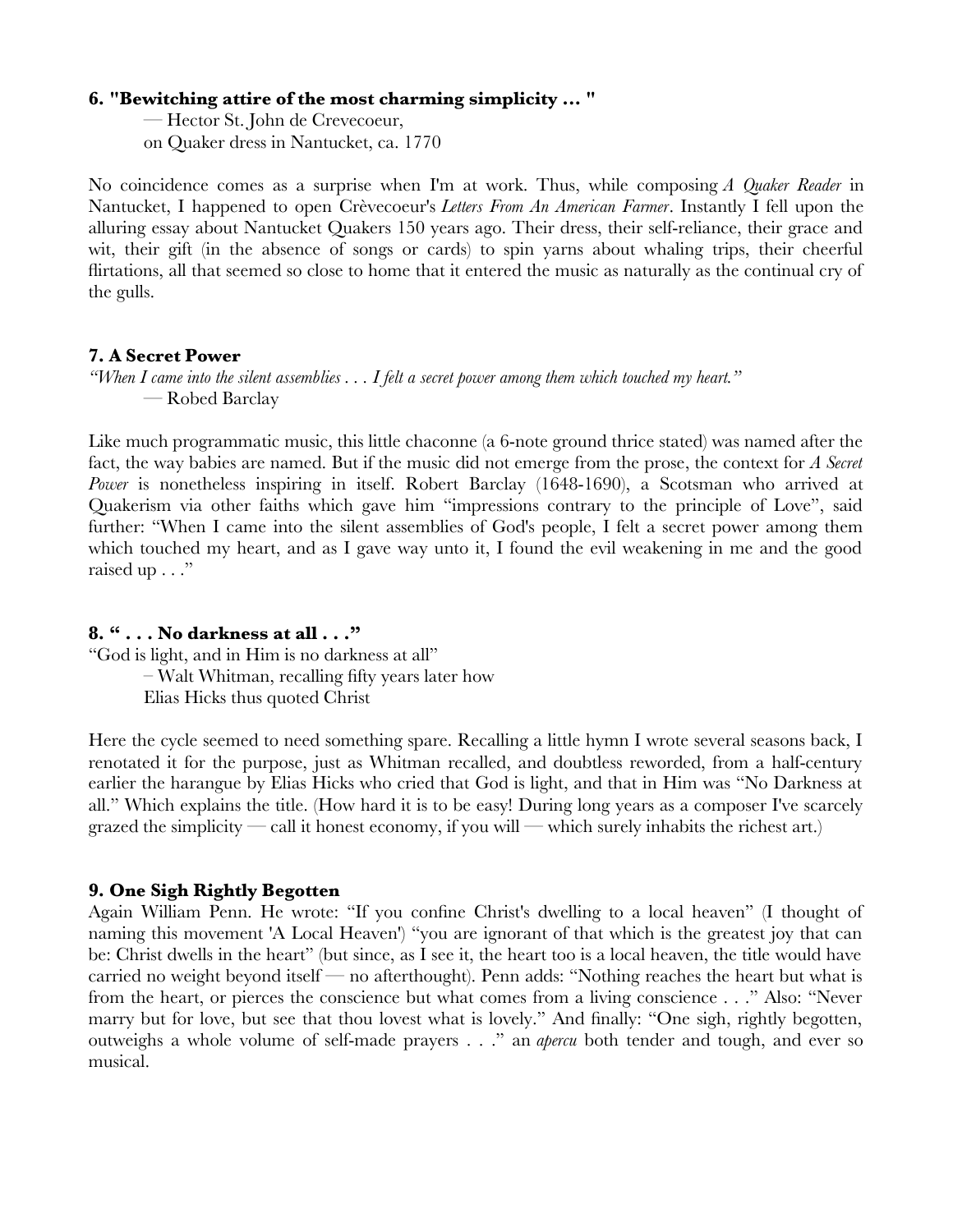#### **10. Return Home to Within**

*"Return home to within: sweep your Houses all. The Groat is there, the little Leaven is there, the Grain of the Mustard Seed you will see which the Kingdom of God is like ... and here you will see your Teacher, not removed into a Corner, but present when you are upon your Beds and about your Labour, convincing, instructing, leading, correcting, judging and giving Peace to all that love and follow Him."*

— Richard Howgill, ca. 1670

Is the recurring pedal D a calling horn, a lonely dinner bell from the "other side?" The title is from Howgill, but Boutroux too speaks of "The beyond that is within," and the poet Vaughn wrote: "My soul, there is a country far beyond the stars." The longest road leads into our own Heart of Darkness, and, despite Hicks' contention, that road moves through an ocean of black . . .

# **11. Ocean of Light**

*". . . there was an ocean of darkness and death, but an ocean of light and love which fowed over the ocean of darkness."* — George Fox

. . . or so thought George Fox. But his thought, like that of all strong innovators, was of necessity optimistic. "I should have a sense of all conditions," wrote Fox early in his career. "How else should I speak to all conditions; and in this I saw the infnite love of God. I saw also that there was an ocean of darkness and death, but an infnite ocean of light and love which fowed over the ocean of darkness. And in that also I saw the infinite love of God; and I had great openings."

Nantucket, October 1976

NED ROREM (b. Richmond, Ind., 1923) is widely known for his eight books, including four volumes of diaries, and for his hundreds of art songs. He has also composed symphonies, operas, piano concertos, ballets, and music for smaller combinations of instruments.

During his early years in Chicago, Rorem studied piano, and after two years at Northwestern he received a scholarship to the Curtis Institute. After receiving his B.A. and M.A. at the Juilliard School, where he studied composition with Bernard Waagenar, he chose to remain in New York, studying composition with Virgil Thomson, while serving as Thomson's copyist.

In 1949, he left for a decade in Europe, and during that time was honored as a Fulbright and a Guggenheim Fellow. After his return to New York, his honors included an award from the National Institute/Academy of Arts and Letters, as well as performances by leading soloists, orchestras, the New York City Opera Company (*Miss Julie*), and, most recently, the Pulitzer Prize in 1976. His *PIANO SONATA NO. 2, POEMS OF LOVE AND THE RAIN, SOME TREES, BOOK OF HOURS,* and *ROMEO AND JULIET* are available on CRI.

LEONARD RAVER, official organist of the New York Philharmonic, is on the organ faculty of The Juilliard School in New York. In addition to his many recitals and concerts of the standard repertoire, he specializes in the music of contemporary composers and has premiered many new works composed for him by - among others - Richard Felciano, Ronald Perera, Vincent Persichetti, Daniel Pinkham, Ned Rorem, and Elliott Schwartz.

Raver studied with D. Robert Smith at the University of Puget Sound, Arthur Poister at Syracuse University and Vernon de Tar at Union Theological Seminary School of Sacred Music. As a Fulbright scholar to the Netherlands, he studied for two years with Gustav Leonhardt at the Amsterdam Royal Conservatory specializing in organ, harpsichord and the performance practice of baroque music.

Raver has served as National Secretary and as a member of the National Council of the American Guild of Organists.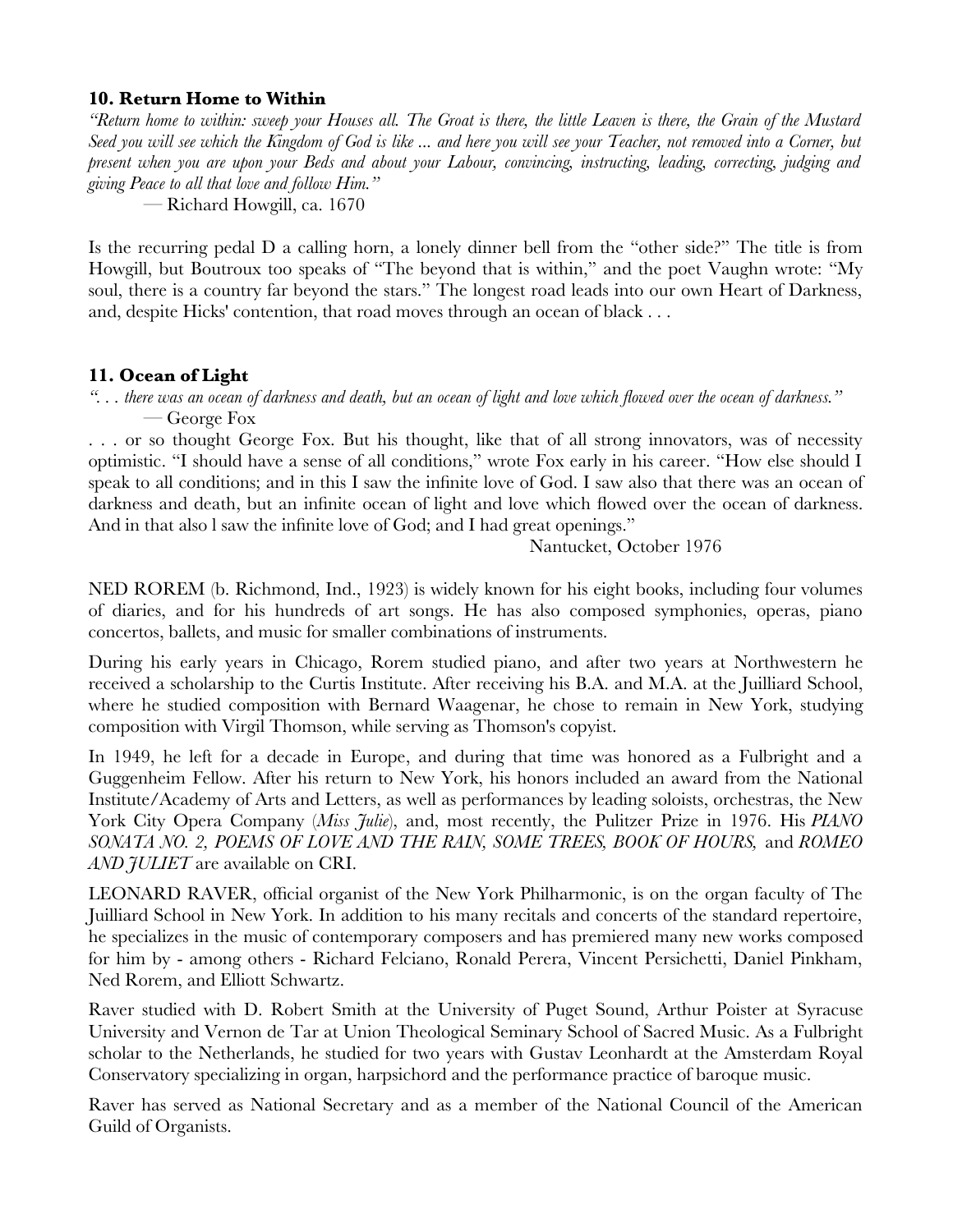# SPECIFICATIONS OF THE ALICE TULLY HALL ORGAN

# STOPLIST:

# **Grand Orgue**

| 1. Bourdon               | 16'           | 61 pipes  |
|--------------------------|---------------|-----------|
| 2. Montre                | 8'            | 61 pipes  |
| 3. Flûte harmonique      | 8'            | 61 pipes  |
| 4. Bourdon à cheminée    | 8'            | 61 pipes  |
| 5. Prestant              | 4'            | 61 pipes  |
| 6. Flûte ouverte         | 4'            | 61 pipes  |
| 7. Quinte                | 22/3'         | 61 pipes  |
| 8. Doublette             | $2^{\prime}$  | 61 pipes  |
| 9. Fourniture V          | 11/3'         | 305 pipes |
| 10. Cymbale III          | $\frac{1}{2}$ | 183 pipes |
| 11. Cornet V, from low F |               |           |
| to treble G, 51 notes    | 8'            | 255 pipes |
| 12. Doucaine             | 16'           | 61 pipes  |
| 13. Trompette            | 8'            | 61 pipes  |
| 14. Clairon              | 4'            | 61 pipes  |
| <b>Positif</b>           |               |           |
| 15. Qunitaton            | 16'           | 61 pipes  |
| 16. Salicional           |               |           |
| (lower 12 stopped)       | 8'            | 61 pipes  |
| 17. Bourdon              | 8'            | 61 pipes  |
| 18. Prestant             | 4'            | 61 pipes  |
| 19. Flûte à fuseau       | 4'            | 61 pipes  |
| 20. Nazard               | 22/3'         | 61 pipes  |
| 21. Doublette            | $2^{\prime}$  | 61 pipes  |
| 22. Qaurte de nazard     | $2^{\prime}$  | 61 pipes  |
| 23. Tierce               | $1\;3/5$      | 61 pipes  |
| 24. Larigot              | 11/3'         | 61 pipes  |
| 25. Cymbale IV           | 4'            | 61 pipes  |
| 26. Cromorne             | 8'            | 61 pipes  |
| Tremblant                |               |           |